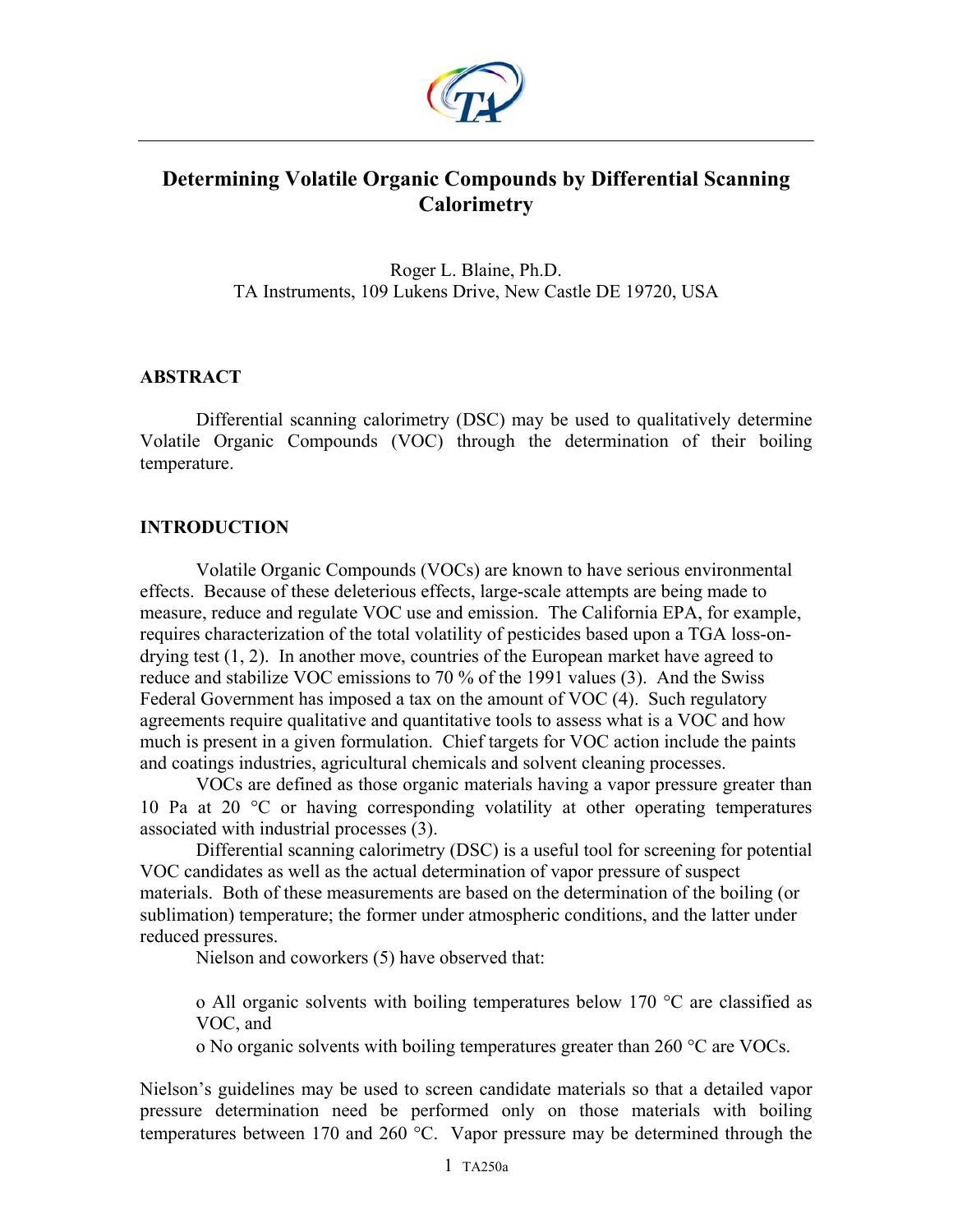ASTM International standard E1782 (6) and a Pressure DSC cell operating under vacuum.



Figure 1 - Boiling Temperature Determination

\* pressure is in units of psig. SI units are the kPa gauge pressure.  $1kPa = 0.145$  psia.

The determination of boiling temperature requires special experimental conditions. The accurate determination of phase change transition temperatures requires equilibrium between the two phases. This is easily achieved with the solid-to-liquid transition of the melting process. It is more difficult with the liquid-to-vapor transition as the vapor phase may be easily removed from the transition region causing the transition temperature to appear at a lower temperature than that of the liquid-vapor equilibrium.

To overcome this difficulty, boiling temperature determinations are carried out in hermetically sealed sample pans where vapor may be retained in the headspace over the liquid phase. Constant pressure is maintained through the use of a small molecular leak hole (often called a "pin hole" even though they are not made with a pin) in the hermetic pan lid (p/n 900860.901). The size of the "pin hole" is critical. If the hole is too large, the test specimen may be completely volatilized before the boiling temperature is reached. If the hole is too small, the pressure may build up during the boiling process moving the boiling temperature to a higher value than the equilibrium value. Extensive studies have shown that holes 75 µm in diameter are optimum for this determination (7).

#### **EXPERIMENTAL**

Ten  $\mu$ L of the test specimen are sealed in an aluminum pan with a laser drilled 75  $\mu$ m hole in the lid. The test specimen is heated at 10 °C/min through the boiling temperature region. The extrapolated onset temperature of the boiling endotherm is used to identify the boiling temperature (see Figure 1). Typical precision for boiling temperature determinations is  $\pm 4$  °C (6). The determination of boiling temperature under atmospheric pressure conditions may be compared to Nielson's criteria to determine if the candidate material needs more detailed vapor pressure determination work.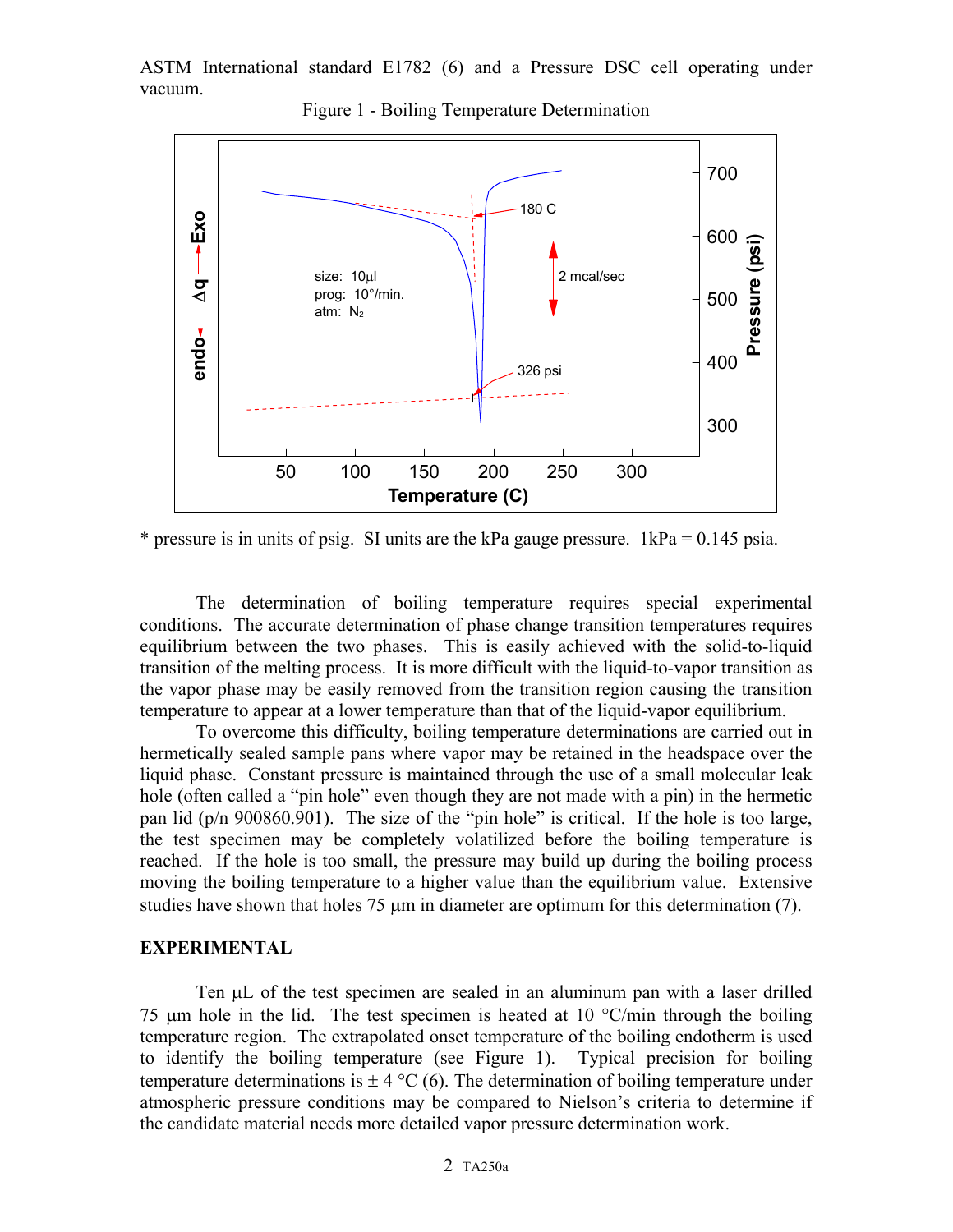This same process may be used under vacuum conditions (using a PDSC cell) to obtain boiling temperatures as a function of reduced pressure. Plotting natural logarithm of the pressure versus the reciprocal of absolute boiling temperature produces a (nearly) straight-line plot (see Figure 2). This presentation may be fit to the Antoine equation (6) using multiple linear regressions or to the Clausius-Clapyron equation using a best-fit straight line. The resultant equation (or line) may be used to determine the anticipated vapor pressure at 20 °C (= 293.15 K). If this value is greater than 10 PA, the material is classified as a VOC.





### **REFERENCES**

- 1. J.A. Pino, T.A. Barry, J.E. Rose, *Proceedings of the 110<sup>th</sup> American Official Analytical Chemists Meeting*, 1996.
- 2. E1868, "Loss on Drying by Thermogravimetry", ASTM International, West Conshohocken, PA.
- 3. Proposal for a Council Directive on Limitation of Emissions of Volatile Organic Compounds Due to the Use of Organic Solvents in Certain Industrial Activities, COM (96) 538 final *Office Journal*, 1997, 99, pp. 32-50.
- 4. Anonymous, "European Views", *Environmental Science and Technology*, 1 February 1998, 32 (3), p. 80A
- 5. C. Nielson, B. Hogh, E. Wallston, "VOC or Not? Determination of an Important Environmental Parameter", *Surface Coating International*, **1997**, 80 (10), pp. 467- 472.
- 6. E1782, "Vapor Pressure by Thermal Analysis", ASTM International, West Conshohocken, PA.